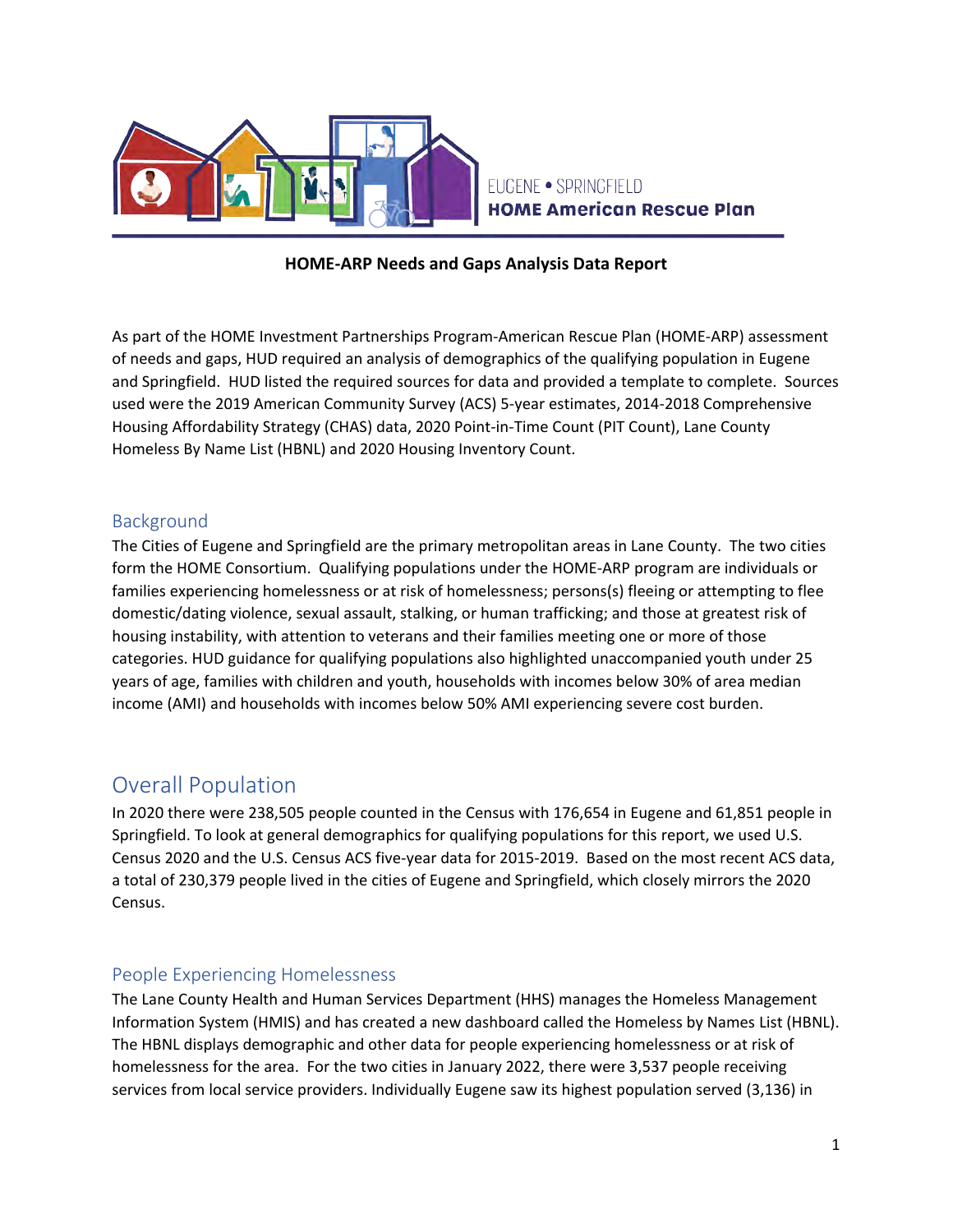January 2022 compared to the other months of the last two years (2020 and 2021) (Figure 1). Figure 2 below shows the homeless population served in Springfield is lower in January 2022 with 401 people receiving services.





*Source: Lane County HBNL*





*Source: Lane County HBNL*

### Household Composition

There are 88,427 households in the two cities, of which one-member households represent 32% (27,894) and family households with children represent 25% (22,327) of total households (ACS).

The HBNL shows that adult households with children represent 24% (661) of homeless households receiving services. Households that were headed by youth (unaccompanied youth) and children represented only 1% (18) of households. Adults aged 25-64 were the largest population group receiving services in the community with 76% (2,690) of the population in this age group. Of these adults, 44% (1,182) are experiencing chronic homelessness (HBNL).

#### Housing Tenure

There are 94,910 occupied housing units in the cities of Eugene and Springfield combined, which is an almost 5% increase since 2010 (ACS). About 75% of those units are in Eugene. Renter housing has increased in Eugene to 53% of occupied housing. Springfield has maintained a level of approximately 47% renter occupied housing. Figure 3 below demonstrates the breakdown of tenure in Eugene and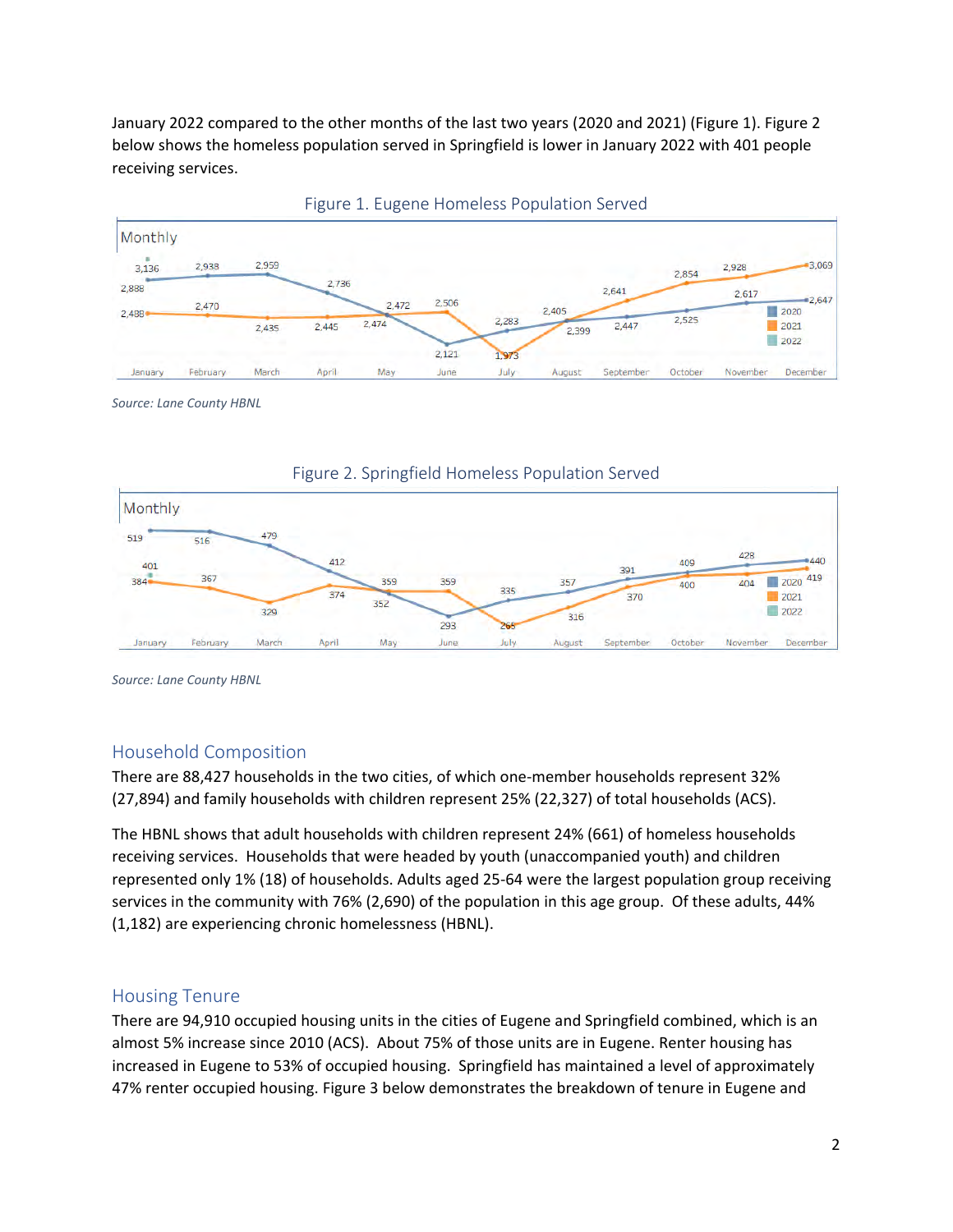Springfield. Building permit data from the HUD State of the Cities Data System shows that 888 new permits were filed in 2020, with 81% (722) of these in Eugene, and 19% (166) in Springfield. In Eugene, 55% (400) permits were multi-family buildings, while in Springfield 54% (90) of permits were for single family dwellings.



## Youth Under age 25

Youth under age 25 represent 35% (80,237) of the total population in the two cities (ACS).

The HBNL data system reports that in January 2022, 16% (572) of the population receiving services were youth under age 25. Of these youth, 8% (26) were chronically homeless, the majority of which (23) were age 6-17 years of age.

### Older Populations

Populations over age 65 and those with a disability are considered at a higher risk for homelessness. People over the age of 65 make up 16% (35,709) of the total population and 9% of households are people over age 65 living alone (ACS). The Eugene-Springfield 2020 Consolidated Plan notes that the population of the area is aging, and older populations have increased over the years.

About 8% (275) of the population in the HBNL for the two cities were over age 65, and 53% (145) of those were experiencing chronic homelessness.

### Gender

In the cities of Eugene and Springfield 51% of the population is female and 49% is male (ACS). Around 18% are male and 17% female are youth under age 25 and around 31% (male) and 34% (female) are over age 25 for the two cities (ACS).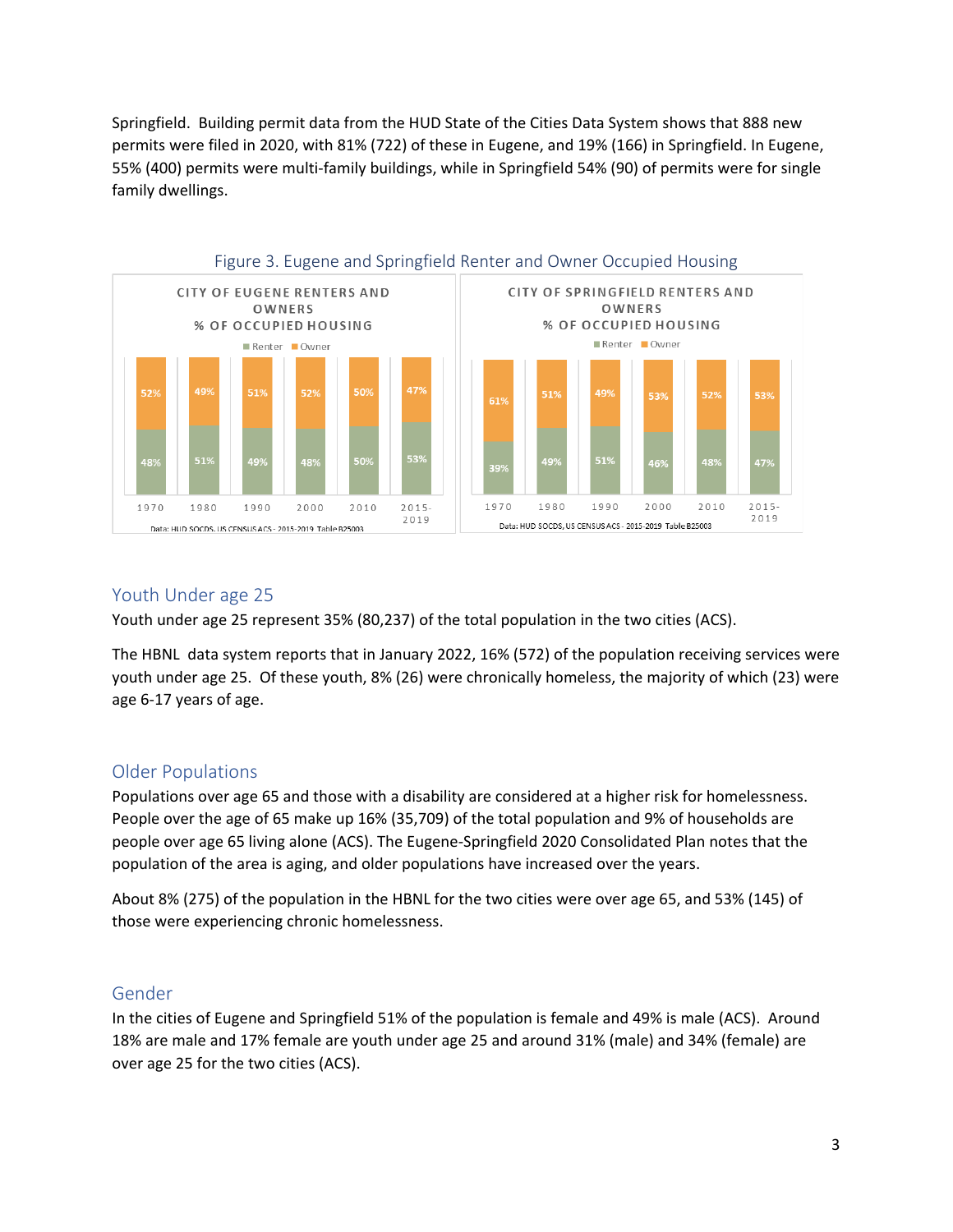Information from the HBNL however shows that two-thirds of the adult population served in the two cities were male, over half (54%) of adult headed households were headed by a male, and males also represented the highest chronically homeless numbers (HBNL). The HBNL system is also collecting information on non-conforming and transgender populations, in order to better track at-risk members of the community both adult and youth. Currently only 3% (9) youth and 1% (38) of adults reported a non-conforming or transgender identity, but this population has specific needs that must be considered in services for populations experiencing homelessness.

## Population with a Disability

Populations with a disability compose 14% (32,087) of the non-institutionalized population (ACS) in the two cities combined.

The HBNL data does not track the number of people receiving services that have physical or other disabilities. In calendar year 2021, 26% of people receiving services through Lane County agencies reporting in HMIS had one or more disabling conditions. The most frequent conditions reported were mental health disorders, chronic health conditions and physical disabilities. These conditions were also the most frequently reported for chronically homeless populations (HMIS).

## Veterans

In the cities of Eugene and Springfield, around 10% (17,424) of the population over age 18 are veterans.

Veterans represented 7% (244) of the population receiving services in HBNL in January 2022. The majority of the veterans were over age 25 and 55% (134) experience chronic homelessness. The preliminary PIT Count data from January 2022 shows that on that day, 61 veterans were sheltered in emergency shelter and transitional housing, and 142 were unsheltered.

## Victims of Domestic/Dating Violence, Stalking, Sexual Assault and Human Trafficking

It is difficult to obtain a complete count of people experiencing any form of domestic or dating violence especially among unsheltered populations due to risk of increased violence. Two different data sets from Lane County HHS were used to analyze the number of people who are experiencing domestic violence in Lane County. Information was not available at the city level, and information about dating violence, stalking and human trafficking were not available at the county or city level.

A total of 61 unsheltered people experiencing domestic violence were counted in the one-day 2022 preliminary PIT Counts.

For the calendar year 2021, of all adults without children and unaccompanied youth receiving services, around 12% (3,063) had reported experiencing domestic violence in their lives and 22% (681) were currently fleeing a domestic violence situation (HMIS). These counts do not include adults with children.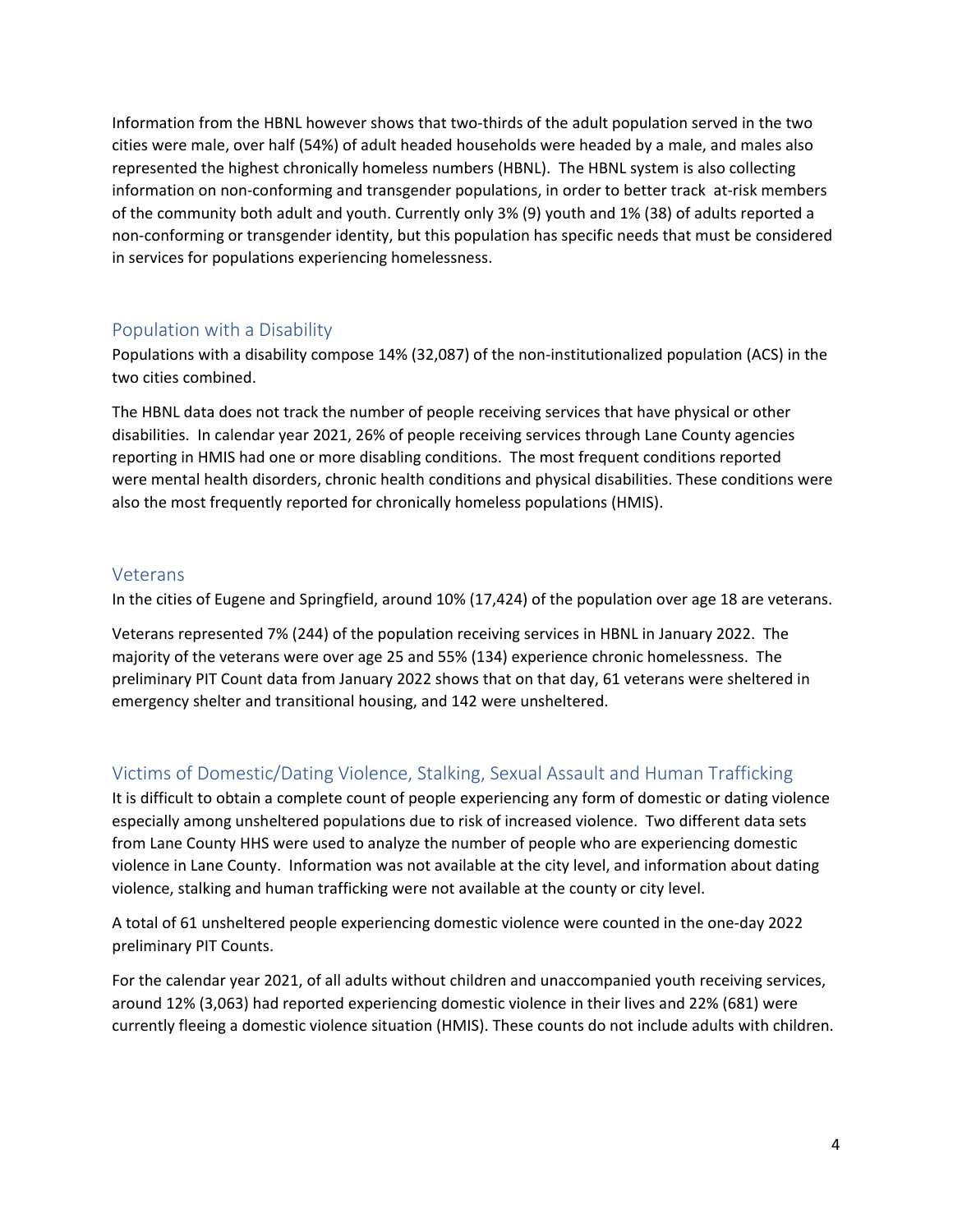## Black, Indigenous, and People of Color (BIPOC) populations

Another critical part of our community's demographic make-up we need to look at is the race and ethnicity of people served. Around 10% (329) of the population experiencing homelessness served were Latino/Hispanic, which is a little lower than the overall percentage of Latino/Hispanic population in Eugene and Springfield at 12% (27,667). HBNL data on race shows that BIPOC populations represent 18% of the population experiencing homelessness or at-risk of homelessness. This percentage is significantly higher when compared to the overall community, where BIPOC individuals represent 14% of the population.

(Data: U.S. Census 2020, Table P2; U.S. Census ACS 2015-2019 Tables DP02, B01001; Lane County Health and Human Services Homeless by Names List (HBNL); Eugene-Springfield 2020 Consolidated Plan)

# Unmet housing and service needs of qualifying populations

## Sheltered and unsheltered homeless populations

Data from Lane County in the Inventory Gaps Table for January 2022 (Table A) demonstrates the unmet housing and service needs of qualifying populations. The table shows some interesting data points:

- adult households and individuals make up a large percentage of the homeless population (both sheltered and unsheltered).
- A large percentage 28% (467) of people who are unsheltered are adults with children.
- Child-only households account for a small number (14) of the total and less than 2% of the sheltered homeless population (but they are an extremely high-risk population).
- Veterans represent 8% and 9% of the sheltered and unsheltered populations, indicating a large need of services for veterans in our community.
- People who are fleeing domestic violence also represent 8% of the sheltered population, indicating another population that are in need of tailored services.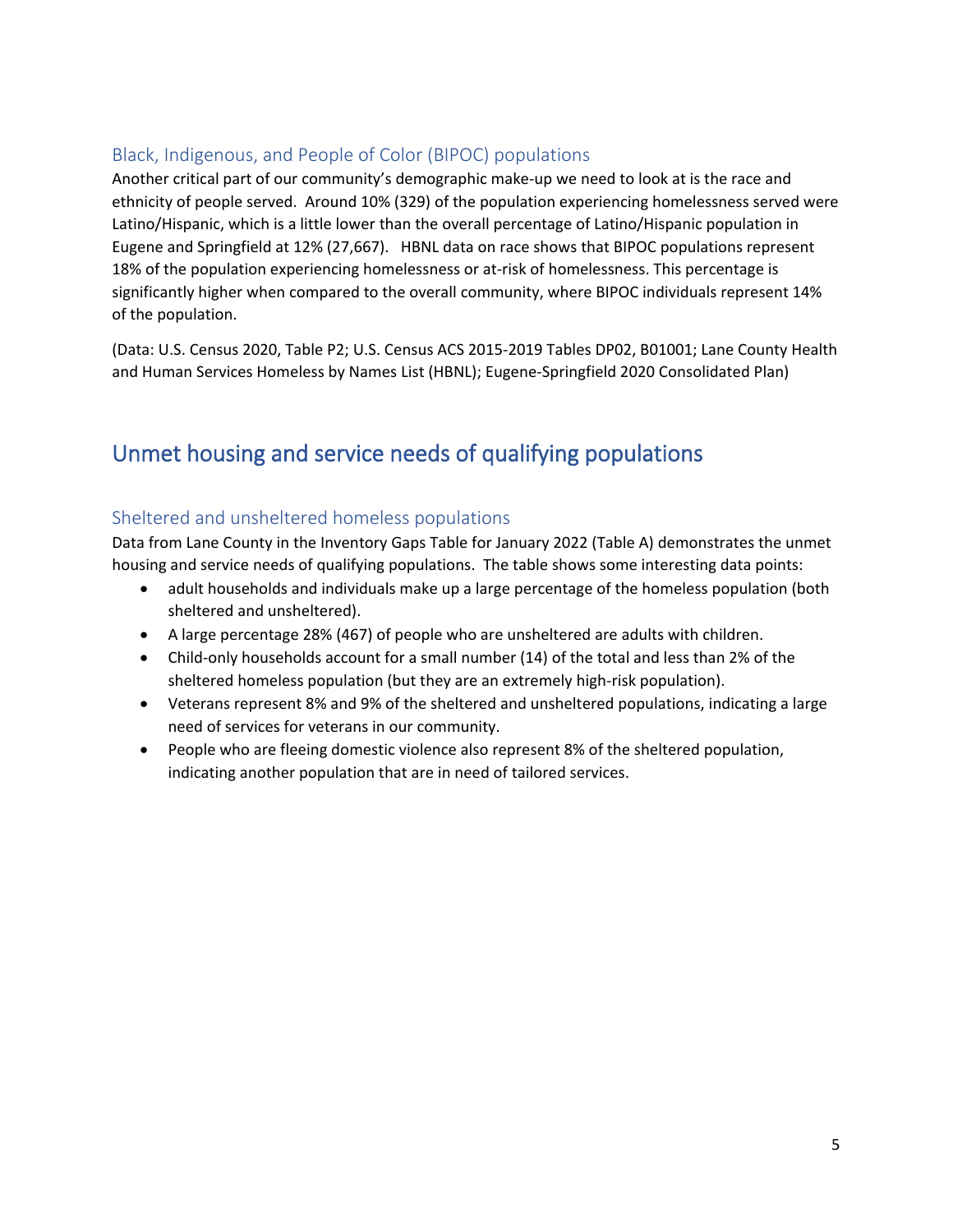|                                           | Homeless                            |                 |                 |                  |                      |                     |                                     |                 |                |              |                       |                    |          |                             |
|-------------------------------------------|-------------------------------------|-----------------|-----------------|------------------|----------------------|---------------------|-------------------------------------|-----------------|----------------|--------------|-----------------------|--------------------|----------|-----------------------------|
|                                           | inventory Date: 2022/01/26          |                 |                 |                  |                      | Homeless Population |                                     |                 |                |              |                       |                    |          |                             |
|                                           | HHs with Adolt(s) and<br>Child(ren) |                 | Adult Only Hits |                  | Child (<18) Only H/b |                     | HHs with Adult(s) and<br>Child(ren) |                 | Adult Only HHs |              | Child (<18) Drily HHs |                    | Veterans | <b>Thems</b>                |
|                                           | <b>E BADE</b>                       | <b>To Units</b> | <b>WBPds</b>    | <b>IN Linits</b> | <b>Milledi</b>       | IN LINES            | <b>Individuals</b>                  | Households      | Individuals    | Hous-finlife | Individuals           | <b>Housebuilds</b> |          |                             |
| <b>Total Inventory</b>                    |                                     |                 |                 |                  |                      |                     |                                     |                 |                |              |                       |                    |          |                             |
| <b>Emergency Shelter</b>                  | <b>78</b>                           | 49              | 532             | 510              |                      |                     |                                     |                 |                |              |                       |                    |          |                             |
| <b>Transitional Housing</b>               | o                                   | n               | 61              | $\tilde{\sigma}$ |                      |                     |                                     |                 |                |              |                       |                    |          |                             |
| Rapid-Retroosing                          | 253                                 | 24              | 31              | 70               |                      |                     |                                     |                 |                |              |                       |                    |          |                             |
| Permanent Supportive Housing              | 264                                 | 76              | 694             | 646              |                      |                     |                                     |                 |                |              |                       |                    |          |                             |
| <b>Total Inventory</b>                    | 695                                 | 209             | 1368            | 1287             |                      | 16<br>16            |                                     |                 |                |              |                       |                    |          |                             |
| Sheltered Homeless (ES and TH)            |                                     |                 |                 |                  |                      |                     |                                     | BO <sub>1</sub> | 27<br>676      | 671          | 34                    | 14                 | 61       | 啟                           |
| Unsheltered Homeless                      |                                     |                 |                 |                  |                      |                     |                                     | 467             | 92<br>1195     | 1115         | n                     |                    | 142      | $\mathcal{A}_{\mathcal{A}}$ |
| <b>Utilized Inventory</b>                 |                                     |                 |                 |                  |                      |                     |                                     |                 |                |              |                       |                    |          |                             |
| <b>Emergency Shelter</b>                  | 80                                  | 27              | 604             | 601              |                      |                     |                                     |                 |                |              |                       |                    |          |                             |
| <b>Transitional Housing</b>               |                                     |                 | 72              | 70               |                      |                     |                                     |                 |                |              |                       |                    |          |                             |
| Rapid-Rehousing                           | 1.69                                | 53              | 62              | 58               |                      |                     |                                     |                 |                |              |                       |                    |          |                             |
| Permanent Supportive Housing              | 226                                 | 7 <sup>1</sup>  | 650             | 597              |                      |                     |                                     |                 |                |              |                       |                    |          |                             |
| <b>Total Utilized Inventory</b>           | 475                                 | 151             | 1388            | 1326             |                      | 14<br>14            |                                     |                 |                |              |                       |                    |          |                             |
| GAP                                       |                                     |                 |                 |                  |                      |                     |                                     |                 |                |              |                       |                    |          |                             |
| Need (unsheltered persons on P/T/HBNL)    | 467                                 | 92              | 1195            | 1115             |                      |                     |                                     |                 |                |              |                       |                    |          |                             |
| (-) Total Available inventory (vacancies) | 220                                 | 58              |                 |                  |                      |                     |                                     |                 |                |              |                       |                    |          |                             |
| GAP                                       | 247                                 | 34              | 1195            | 1115             |                      |                     |                                     |                 |                |              |                       |                    |          |                             |

## Table A. Inventory Gaps Table, Eugene and Springfield

\*a - DV status is not collected consistently for unsheltered clients. Hope & Safety Albance's advised that asking the question may lead to additional violence by the offender

## Currently housed populations at risk of homelessness

Using Comprehensive Housing Affordability Strategy (CHAS) data from 2014-2018 we can determine households at risk of homelessness through income and housing problems. In the cities of Eugene and Springfield, 13% (12,480) of total households and 22% (10,370) of renters have incomes at or below 30% AMI, increasing their risk of homelessness. The low vacancy rate of rental housing units also contributes to the lack of options for people at lower income levels. The ACS data showed the vacancy rate at 2.8% in Eugene and at 1.7% for Springfield.

As shown in Figure 4 below, in the City of Springfield, 11% of total households and 17% of renters have incomes below 30% AMI (CHAS). In Eugene the percentages are a little higher, showing 14% of total households and 23% of renters with incomes below 30% AMI (CHAS).

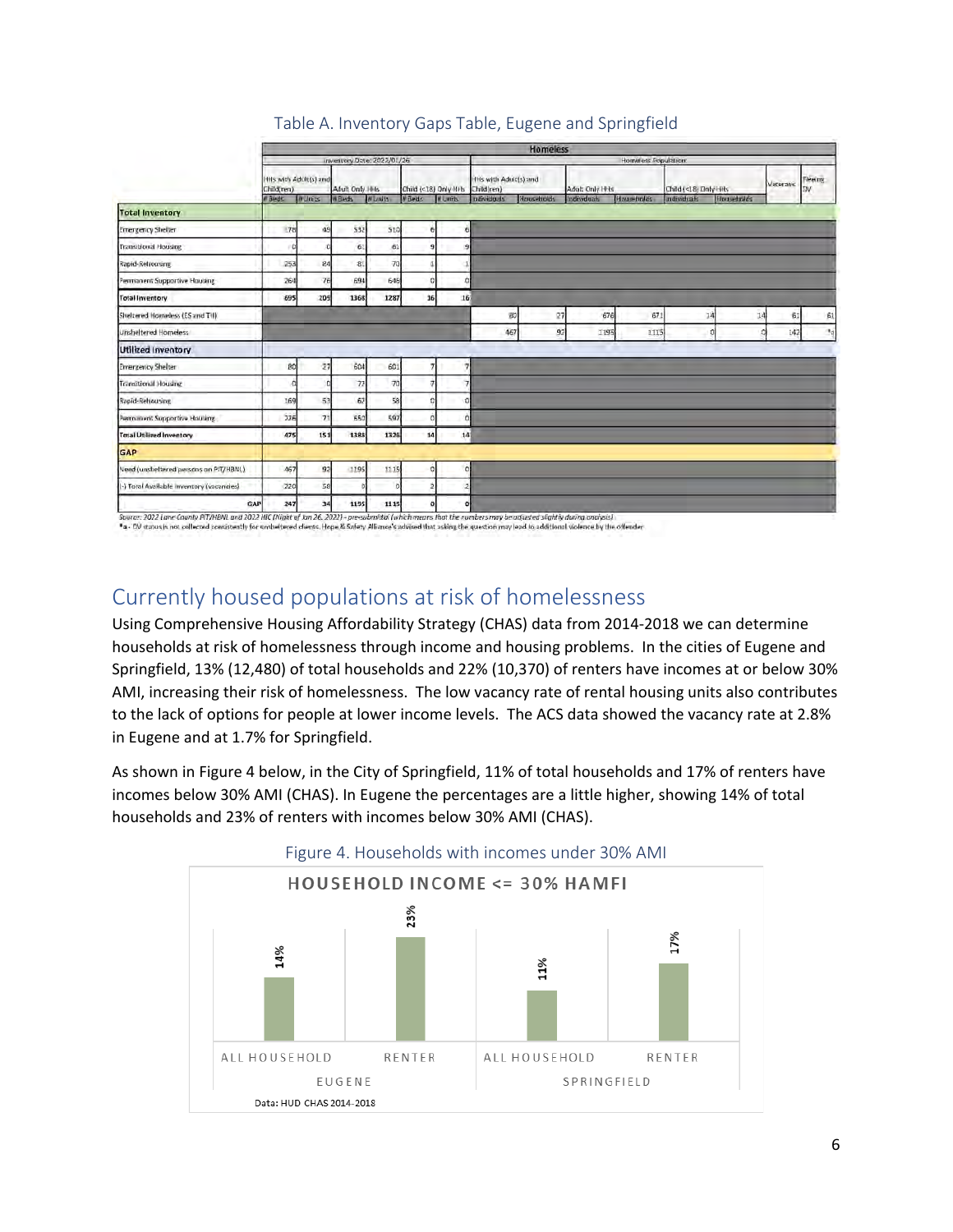## Cost Burden and Housing Problems

Housing cost burden (paying over 30% of income for housing) has a large influence of people's risk for losing housing. Based on HUD CHAS data for Eugene and Springfield, around 58% (54,555) of all households and 44% (21,275) of renters experience a housing cost burden. An even greater risk for households is severe housing cost burden (paying more than 50% of their income on housing). In Eugene and Springfield 21% (19,185) of all households and 30% (14,375) of renters have severe housing cost burden. When a household spends over 50% of their income on housing costs, there is little funds remaining for other living expenses or necessities.

When you add in housing problems, the risk for housing instability increases. Around 42% (39,090) of all households in the area and 56% (26,775) of renters have at least one housing problem such as lacking complete plumbing or kitchen facilities, more than one person in a room, or a housing cost burden (CHAS).

Figure 5 shows housing cost burden for owner-occupied and renter-occupied households in Eugene and Springfield. In Eugene, 63% of owner-occupied households and 37% of renter households have a housing cost burden. In Springfield, the percentages are similar with 60% of owner-occupied households and 40% of renter households experiencing a housing cost burden.



Figure 5. Housing Cost Burden 30%

In the two cities, 23% (21,885) of all households and 34% (16,370) of renter households reported at least one *severe* housing problem (inadequate plumbing or kitchen, severe housing cost burden, more than one person per room) (CHAS).

Figure 6 shows severe housing cost burden for owner-occupied and renter-occupied households in Eugene and Springfield. In Eugene, 33% (11,770) of renter-occupied households and 11% (3,645) of owner-occupied households spend more than 50% of income on housing costs (CHAS). In Springfield, 22% (2,605) of renter-occupied households and 9% (1,165) of owner-occupied households have a severe cost burden (CHAS).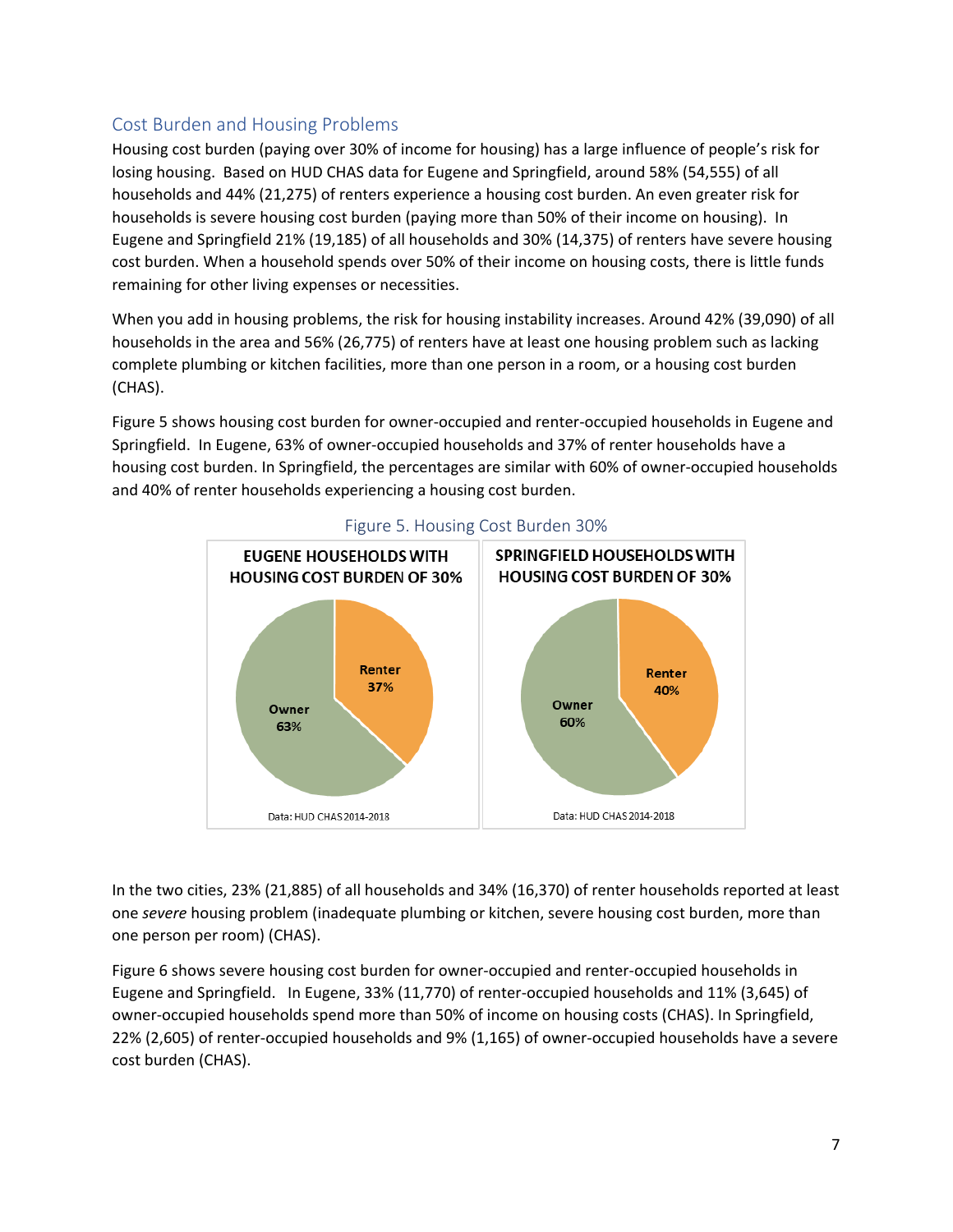

### Figure 6. Severe Housing Cost Burden 50%

## Other populations requiring services or housing assistance or to prevent homelessness

There are specific populations that require specific and tailored services for their needs. Some examples are victims of domestic violence and human trafficking, unaccompanied youth, veterans, populations with disabilities, and non-conforming or transgender populations. While these populations represent a smaller percentage of the overall populations that are sheltered and unsheltered, they may have specific needs and they may be a higher risk of dangers associated with homelessness.

## Those at greatest risk of housing instability or in unstable housing situations

Households with incomes less than 30% AMI that experience a housing cost burden have an increased risk of housing instability. Based on CHAS data, In the two cities of Eugene and Springfield, 10% (9,080) of all households and 16% (7,645) of renter households have incomes below 30% AMI and a severe cost burden.

In the City of Eugene, 11% (7,720) of all households and 17% (6,260) of renter households have both incomes below 30% AMI and a severe housing cost burden (CHAS). In Springfield, 7% (1,810) of all households and 12% (1,385) of renters have lower (30% AMI) incomes and severe cost burdens (CHAS).

## Current Resources available to assist the population

A list of resources available to assist qualifying populations is available in Exhibit A. The HOME Consortium uses annual HOME funds primarily for the development of rental housing, which includes permanent supportive housing and transitional housing for the qualifying populations. The cities of Eugene and Springfield use the maximum allowable amount of annual Community Development Block Grant (CDBG) funds for human services provided for various supportive services through the Lane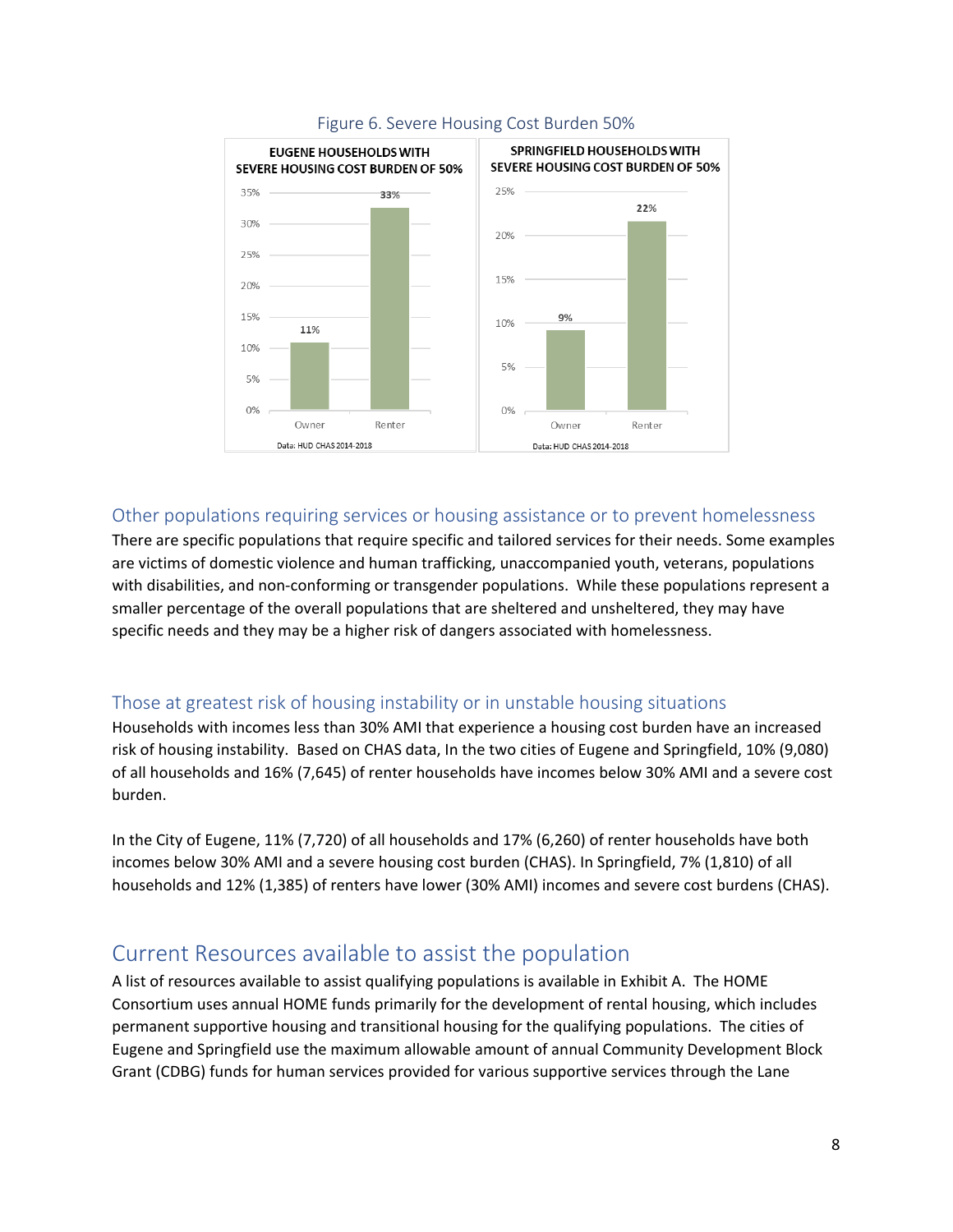County Human Services Commission (HSC). The two cities also use general funds each year for supportive services and support of housing and homeless services providers through HSC.

The cities and Lane County have identified significant resources and housing providers to help move people out of homelessness or to prevent people from falling into homelessness. Despite the efforts, the community still experiences extensive homelessness. The community has developed various programs to move people into more stable living environments. Temporary shelter programs, such as Conestoga huts, tiny homes, sanctioned car camping, and monitored camping sites are small steps but people in those programs are still considered unsheltered by HUD.

# Gaps within the current shelter and housing inventory and service delivery system

## **Shelters**

Use of emergency shelters and transitional housing in the community shows both unsheltered adults (no children) and unsheltered children are in need of housing services. Using the Inventory Gaps Table (Table A) provided by Lane County HHS, both single adults and unaccompanied youth utilized emergency shelters over 114%. Transitional housing reached over 118% (beds) and 115% (units) utilization for unsheltered adults (no children). Children who are alone used permanent supportive housing at 86% (beds) - 93% (units). The Inventory Gaps Table shows that there is need in the community for Emergency Shelter for both unaccompanied youth and adults without children. The Lane County Shelter Feasibility Study developed by Technical Assistance Collaborative, also referred to as "the TAC report" (2018) identified that Lane County has a larger unsheltered adult (no children) population than other comparative areas and that the gap for emergency beds for single adults is significant at over 1,000 beds.

### Supportive Services

Lane County has several non-profit service providers dedicated to serving people experiencing homelessness and at risk of homelessness. The services provided daily in the community are critical to the qualifying populations. The Technical Assistance Collaborative did significant work in Lane County to identify how the local services system works for people experiencing homelessness. TAC report identified strategies to improve the local response to the unhoused crisis. While some of the recommendations were based on creating more places to live, such as congregate shelter and permanent supportive housing, some of the needs identified were related to housing services. Expanding services in these areas requires resources and expanded capacity for service providers.

- Expanding outreach to people who are living outside on in places not meant for human habitation (cars, tents, etc.) and connecting them to services.
- Expand and increase supportive services and tenancy supports for residents to ensure people can maintain their housing permanently.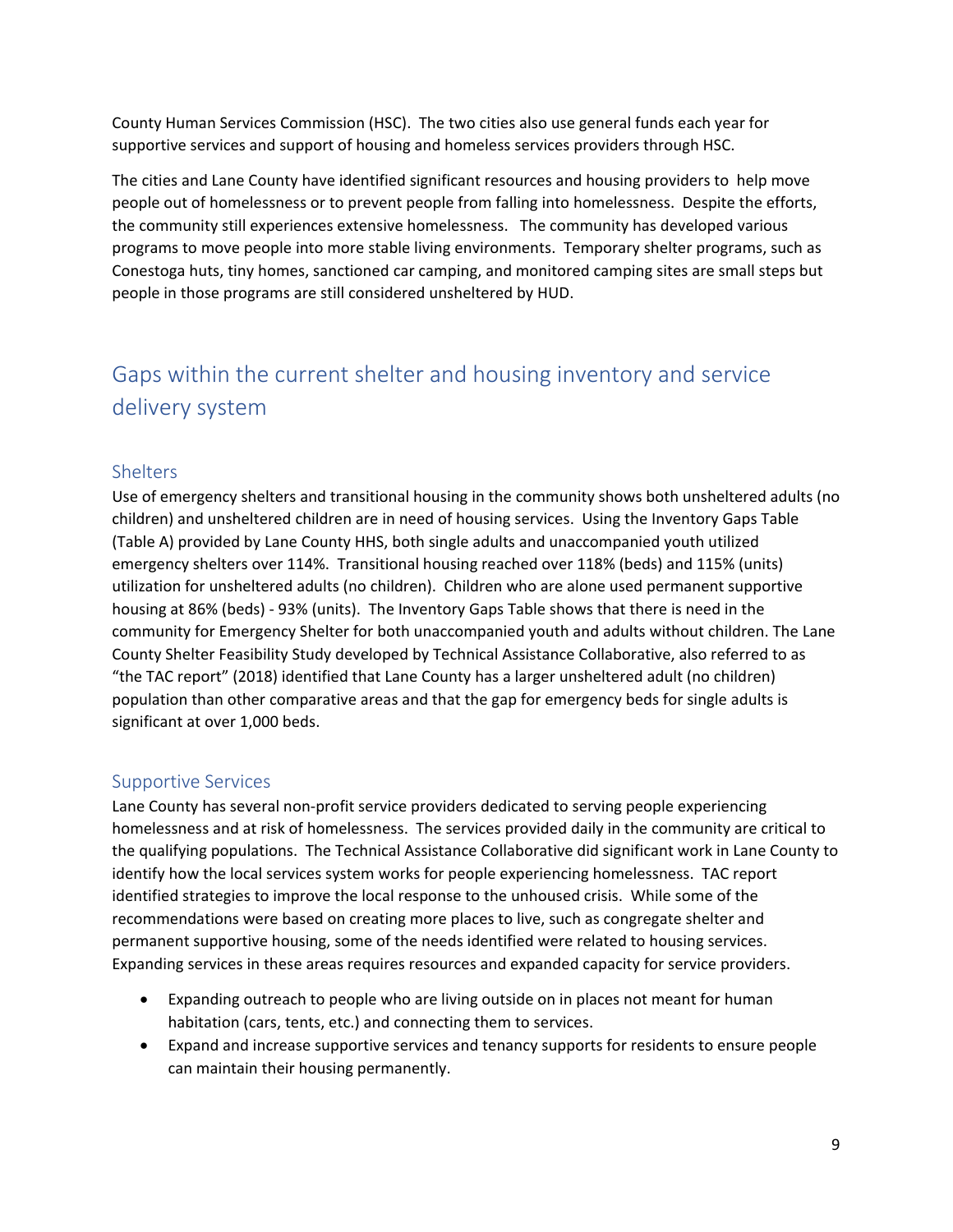- Increase effectiveness of the coordinated entry system to better connect people experiencing homelessness with interventions to end their homelessness.
- Expand services of housing navigators and those connecting residents to landlords and housing partners.
- Provide training and staff capacity to service agencies to ensure implementation of best practices, that will help with the overall need for specialized services.

## Rental Housing

Eugene and Springfield have made significant investment in affordable rental housing developments for decades with around 156 developments with 4,579 affordable units. There are currently 355 affordable rental units under construction or in the pipeline for development, including 102 permanent supportive housing units. In recent years there was an increase in development of housing for veterans including 8 single family homes and 5 multi-unit developments, some of which focus on alcohol and drug rehabilitation services for veterans and the inclusion of housing specifically for veterans. Even with all of these developments there is still a significant housing gap for the qualifying populations.

Table B below shows that the Eugene and Springfield area has a significant gap in housing for lower income households and those at-risk of homelessness. Using the Inventory Gaps Table (Table A) and CHAS 2014-2018 data, we identified that 5% (2,595) of rental housing units are affordable to households with incomes less than 30% AMI yet there are 10,370 households with incomes less than 30% AMI in the two cities. About 8% (3,935) of rental housing units are affordable to households with incomes between 30% and 50% AMI, yet there are 7,750 households with incomes in the same range. These households can be considered at-risk of homelessness and housing instability, especially when combined with another risk factor or housing problem.

|                                                            | # of Units      |                | # of Households # of Households |  |  |  |  |
|------------------------------------------------------------|-----------------|----------------|---------------------------------|--|--|--|--|
| <b>Total Rental Units</b>                                  | 49,520          |                |                                 |  |  |  |  |
| Rental Units Affordable to HH at 30%                       |                 |                |                                 |  |  |  |  |
| AMI (At-Risk of Homelessness)                              | 2,595           |                |                                 |  |  |  |  |
|                                                            |                 |                |                                 |  |  |  |  |
| Rental Units Affordable to HH at 50%                       |                 |                |                                 |  |  |  |  |
| AMI (Other Populations)*                                   | 3,935           |                |                                 |  |  |  |  |
| 0%-30% AMI Renter HH w/1 or more                           |                 |                |                                 |  |  |  |  |
| severe housing problems (At-Risk                           |                 |                |                                 |  |  |  |  |
| Homelessness)                                              |                 | 8,335          |                                 |  |  |  |  |
| 30%-50% AMI Renter HH w/1 or more                          |                 |                |                                 |  |  |  |  |
| severe housing problems (Other                             |                 |                |                                 |  |  |  |  |
| Populations)                                               |                 | 6,970          |                                 |  |  |  |  |
| <b>Current Gaps</b>                                        |                 |                | 8,775                           |  |  |  |  |
| CHAS 2014-2018,                                            |                 |                |                                 |  |  |  |  |
|                                                            | Tables 14B, 15C | CHAS 2014-2018 |                                 |  |  |  |  |
| *units affordable to hh with income <30% AMI and > 50% AMI |                 |                |                                 |  |  |  |  |

### Table B. Housing Needs Inventory Needs and Gaps Analysis Table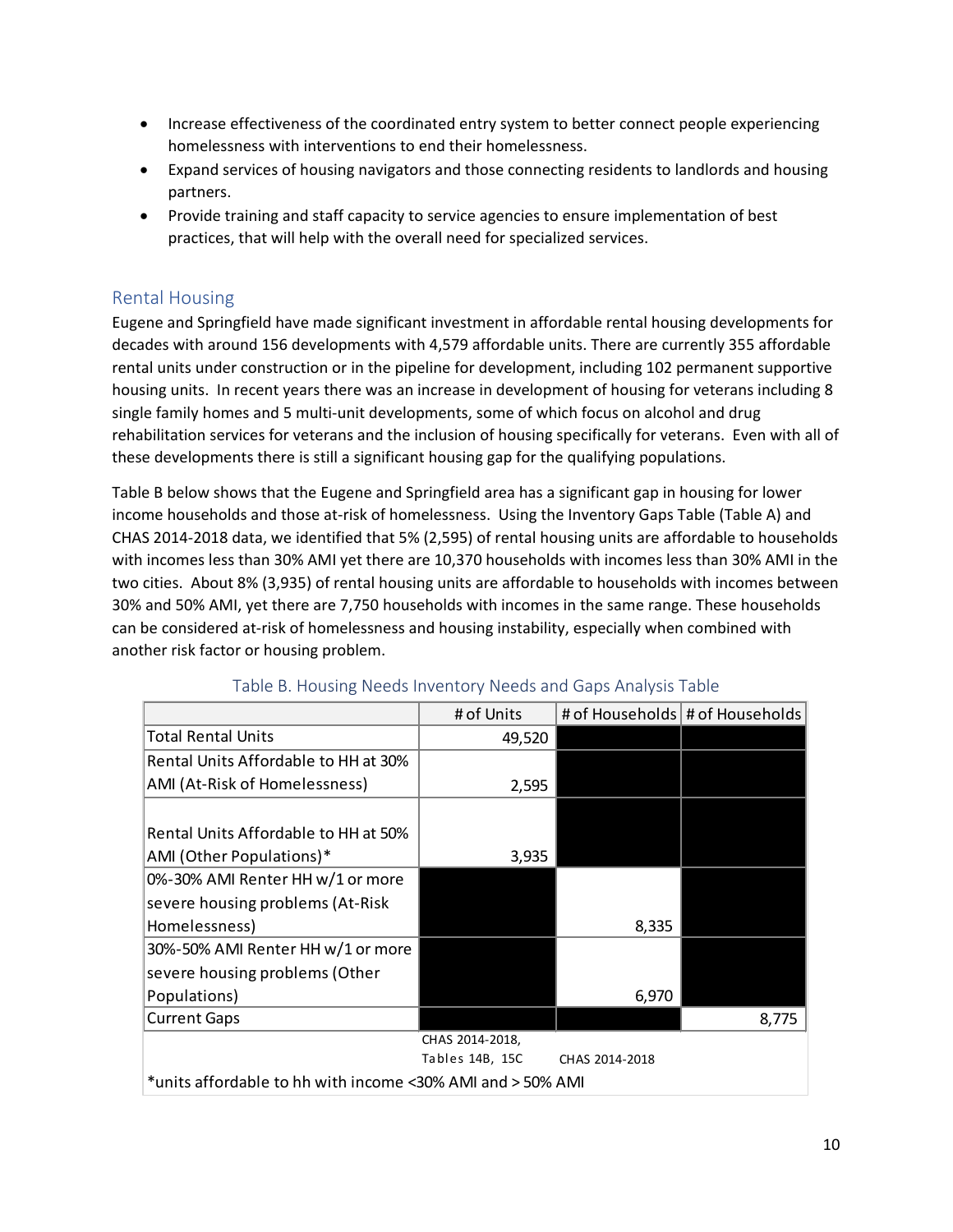There are 8,335 households with 30% AMI and a housing problem putting them at risk for homelessness, and 6,970 households with incomes 30% to 50% AMI and a housing problem. Comparing rental units affordable to households at up to 50% AMI and renter households at those income levels with housing problems shows a gap of 8,775 housing units for renters in the region.

Additional analysis of CHAS data shows that while there are rental units affordable to households earning up to 30% AMI, 45% (1,170) of those are occupied by households earning more than 30% AMI. Similarly, 30% of rental units affordable to households earning between 30% and 50% AMI are occupied by households earning higher incomes. When housing units are occupied by people with higher incomes, housing choices for lower income households decrease, putting them at risk of homelessness.

## Conclusion: priority needs for qualifying populations

Based on the data, Eugene and Springfield has significant needs for housing and services for all qualifying populations identified in the HOME-ARP program. The community has a significant population of people experiencing homelessness and at risk of homelessness, and the shelter and housing available has a significant gap. The community relies on affordable housing developers to create housing proposals to meet the needs. Individual housing development proposals may choose to prioritize on one or more of the qualifying populations identified in the HOME-ARP program, since they are all in need of housing.

The community has an excellent network of service providers but the providers struggle for resources and staff to have enough capacity to serve all the people in need of services. The HOME-ARP funds will provide a needed resource to create more places to live and provide social services to the residents.

## Data sources for the analysis

Data was used from a variety of sources: Lane County Health and Human Services Homeless Management Information System (HMIS) data, the Lane County Health and Human Services Point in Time counts, the Homeless Names by List dashboard (which consumes HMIS data), US Census data (2020 and ACS 2015-2019), and HUD CHAS 2004-2018 data. The data identified demographic information, numbers of individuals and households experiencing homelessness, and households at risk of homelessness. The information also identified the shelter and housing inventory to address the qualified population. The difference between households in need and inventory determined the gap for shelter beds and rental housing units serving very low and extremely low-income households.

The data analysis is combined with the qualitative approach of consulting with housing providers and services agencies that work with the qualifying population to identify the known needs of their clients. Through consultations and a survey, more information was gathered about needs and gaps in housing and services in the community. This multi-stepped approach allows us to use data to help determine the best use of HOME-ARP dollars to meet the needs.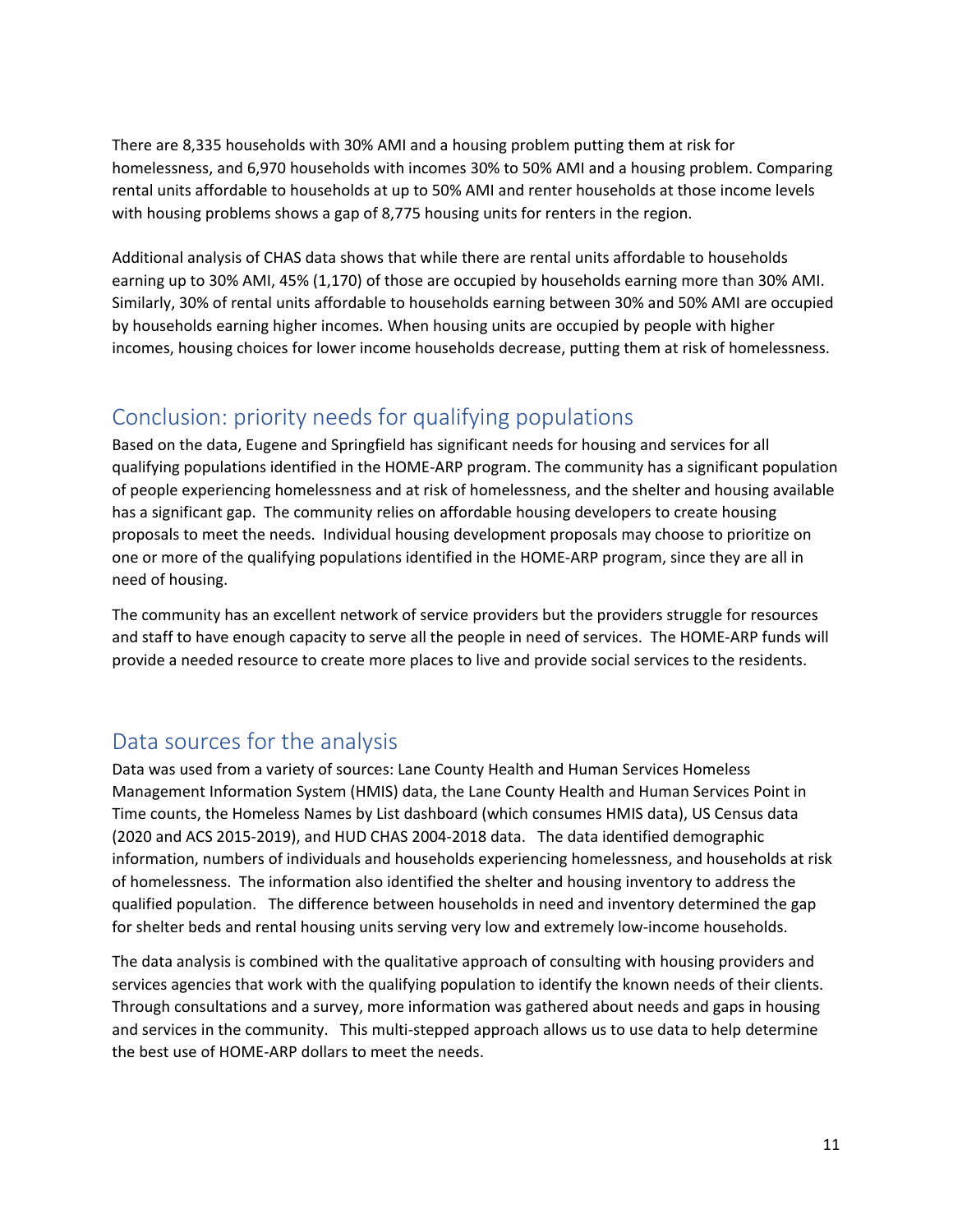# Current Resources for HOME-ARP Qualifying Populations and HOME-ARP Eligible Activities

The following is a list of housing and supportive services resources in Eugene and Springfield for the HOME-ARP qualifying populations and HOME-ARP eligible activities, through existing programs, other American Rescue Plan Act (ARPA) programs or other pandemic-related emergency programs. Because the funding is administered by many different agencies, the list may not be comprehensive.

## Funds used for the qualifying populations for activities *not* eligible under HOME-ARP:

- Eugene and Springfield CDBG and general funds are used annually for housing related and nonhousing related human services serving people experiencing homelessness and at risk of homelessness.
- Eugene and Lane County used various resources to fund Safe Sleep sites for people experiencing homelessness, which include temporary emergency shelter (tent camping sites, vehicle camping sites, and temporary housing like pallet shelters and conestoga huts) and supportive services for the shelters. The Safe Sleep site program uses Eugene ARPA, Lane County ARPA, CARES Act funds, Community Safety Initiative funds generated from the payroll tax, Lane County Emergency Solutions Grant – CARES Act (ESG-CV) funds, and State funds. Development of this type of shelter is not an eligible activity with HOME-ARP funds, and would be complimentary to HOME-ARP development activities to serve the population.
- The Navigation Center, a new 75-bed Lane County congregate shelter under construction in Eugene, received State resources to convert the former Veteran's Administration clinic to the shelter. Lane County ARPA funds, Eugene ARPA funds and County ESG-CV will be used for operations and supportive services.
- Eugene and Springfield Community Development Block Grant coronavirus (CDBG-CV) funds from the CARES Act funded food assistance programs for people at risk of homelessness.
- Springfield Emergency Operations Center and Federal Emergency Management Administration (FEMA) dollars were used toward supplies for people experiencing homelessness.

## Funds used for HOME-ARP eligible activities:

The table below shows the funds used for activities that are eligible under the HOME-ARP program. Below the table is a more detailed description of each funding source.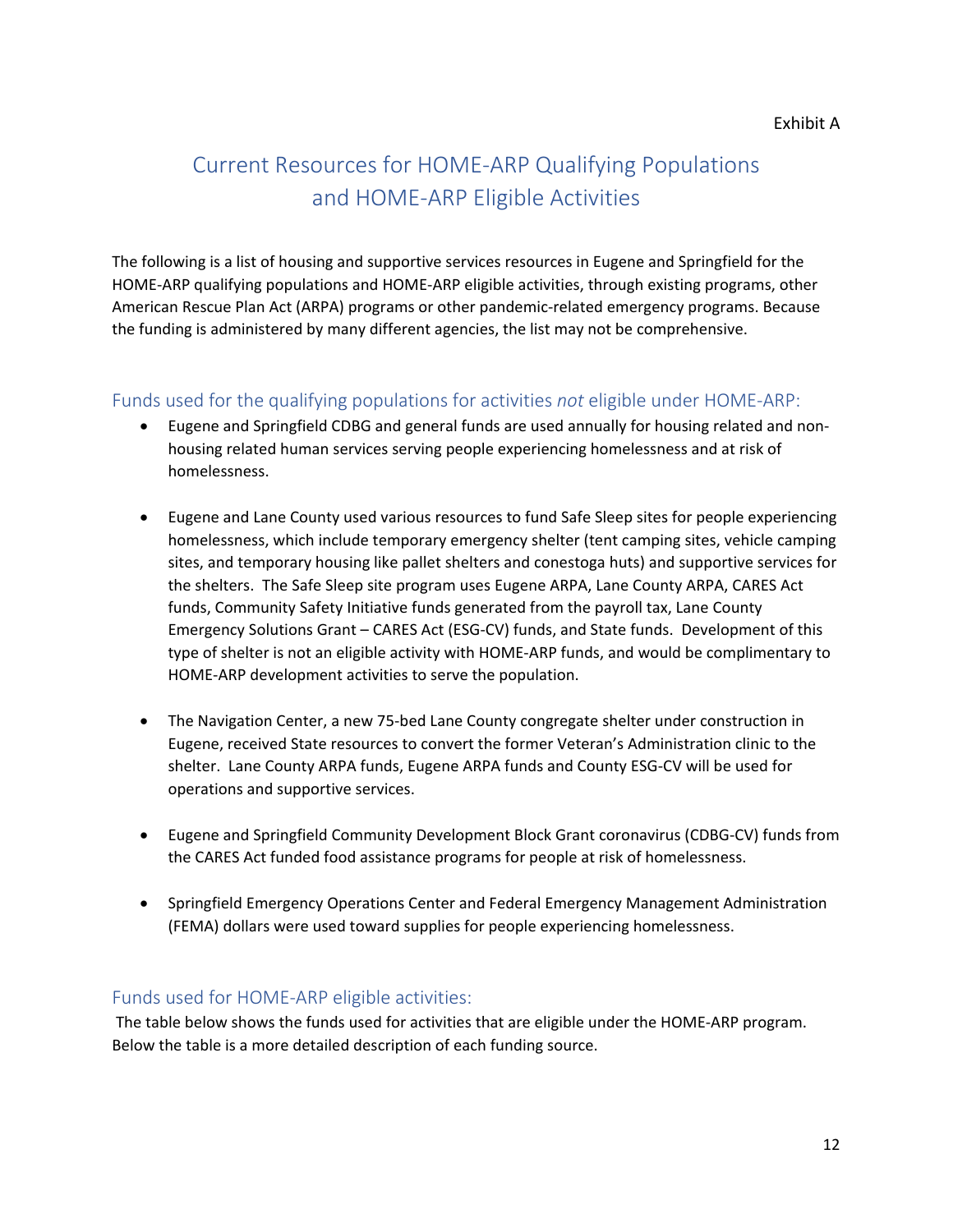| <b>Funding sources</b><br>supporting the activity        | <b>HARP eligible activities</b>                   |                              |                                                    |                                                  |                                                  |  |  |  |
|----------------------------------------------------------|---------------------------------------------------|------------------------------|----------------------------------------------------|--------------------------------------------------|--------------------------------------------------|--|--|--|
|                                                          | <b>Development</b><br>of Rental<br><b>Housing</b> | <b>Development</b><br>of NCS | <b>Housing</b><br><b>Social</b><br><b>Services</b> | <b>Tenant</b><br><b>Based Rent</b><br>Assistance | Non-profit<br><b>Operating</b><br><b>Support</b> |  |  |  |
| Eugene/Springfield HOME<br>funds                         |                                                   |                              |                                                    |                                                  |                                                  |  |  |  |
| Eugene ARPA City Fee<br>Assistance                       |                                                   |                              |                                                    |                                                  |                                                  |  |  |  |
| Lane County ARPA                                         |                                                   |                              |                                                    |                                                  |                                                  |  |  |  |
| <b>OHCS prioritization LIHTC</b>                         |                                                   |                              |                                                    |                                                  |                                                  |  |  |  |
| OEM, ODHS, Lane County<br>CARES and FEMA wildfire \$     |                                                   |                              |                                                    |                                                  |                                                  |  |  |  |
| <b>State ARPA</b>                                        |                                                   |                              |                                                    |                                                  |                                                  |  |  |  |
| Eugene CDBG-CV                                           |                                                   |                              |                                                    |                                                  |                                                  |  |  |  |
| Springfield CDBG-CV                                      |                                                   |                              |                                                    |                                                  |                                                  |  |  |  |
| Federal ARPA, Oregon<br><b>Emergency Rent Assistance</b> |                                                   |                              |                                                    |                                                  |                                                  |  |  |  |

- Annual HOME funds support **development of rental housing** for qualifying populations. The Eugene-Springfield HOME Consortium Governing Board awarded HOME funds for the development of 2 permanent supportive housing projects through the 2021 Housing Request for Proposals )Polk 2.0 and The Coleman).
- Eugene ARPA resources were identified for City Fee Assistance (including Systems Development Charge grants) to support affordable homeownership and **rental housing development**. These resources were identified for two HOME funded rental housing projects that needed the resources in addition to the HOME funds. It is expected that any future Eugene ARPA resources identified for the same purpose would not replace HOME-ARP funds needed for development.
- Lane County provided ARPA funds toward the **development of permanent supportive housing** (rental housing) for specific development projects.
- Oregon Housing and Community Services (OHCS), the state housing agency, is again prioritizing **development of Permanent Supportive Housing (PSH)** and family-size units through its 3-year Qualified Allocation Plan (QAP) approved in January 2022, which identifies funding priorities for